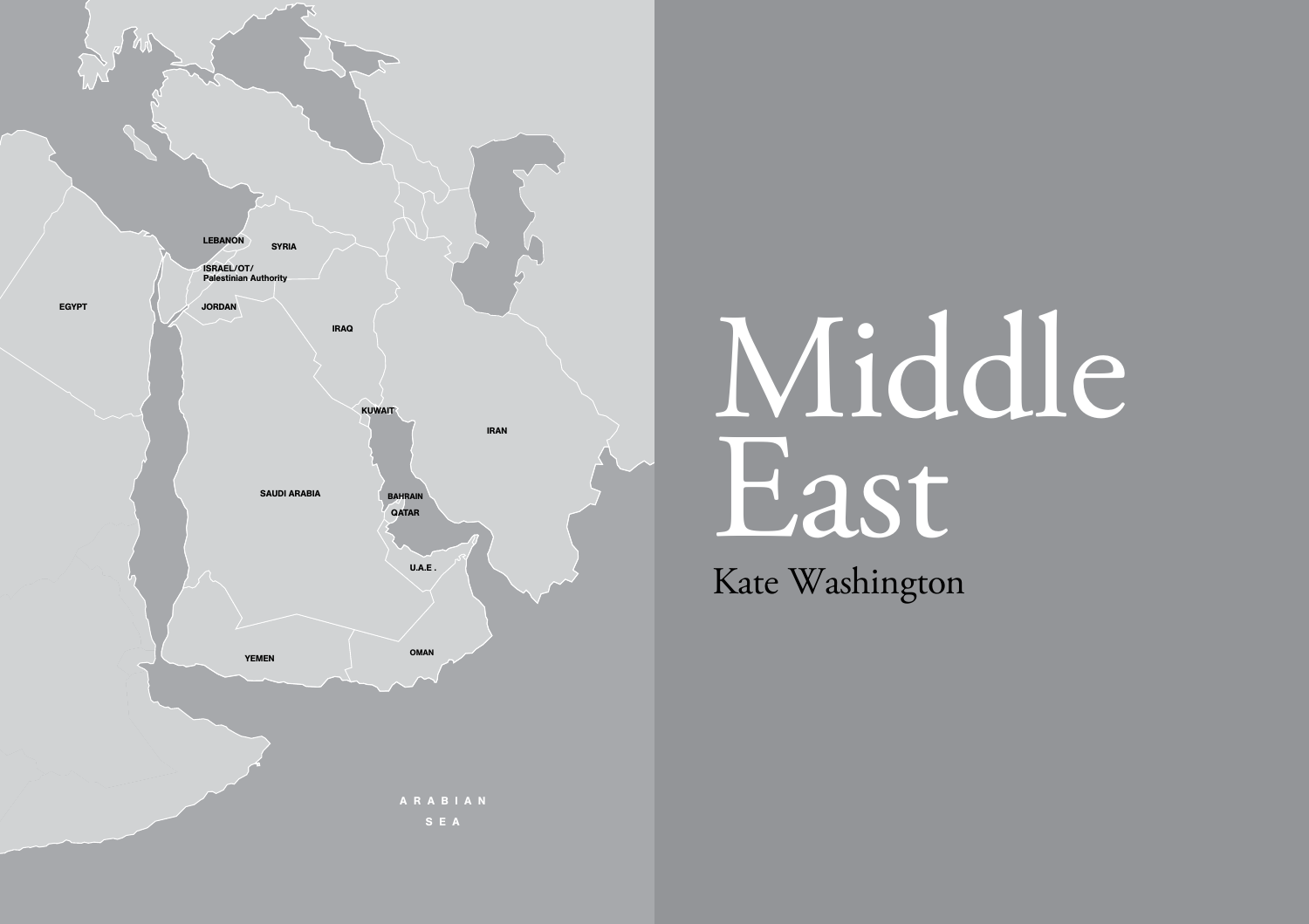The Middle East is arguably one of the most ethnically, religiously and linguistically diverse areas of the world. Ancient languages, ethnic groups and religious sects have survived the creation of modern nation states, but find themselves under constant threat from generalized viole nce and local identity politics. Throughout the region in 2008, conflicts over both resources and identity have continued.

The US-led invasion of Iraq, in particular, has had serious effects on neighbouring governments bearing the weight of a large-scale refugee crisis that has put great strain on resources from water to health and education provision. Small minority communities have been forced to flee and are being dispersed worldwide. Minority communities inside Iraq continue to suffer targeted attacks because of their identities. The conflict has also contributed to security concerns in neighbouring countries and borders have become more solid.

In recent history, the elements of cultural difference – language, religion and ethnicity – have become dominant issues in the evolution of nationalism in the region. Being one of the most important vectors for the transmission of cultural identity, education provision, particularly for minorities, has suffered as a result.

Language has played a pivotal role in the creation of Arab, Persian and Kurdish national identities, and for much of the region has been the most important marker of ethnicity. The relationship between language, ethnicity and the concept of the 'nation' has meant that minority language issues have become increasingly politicized and sensitive.

Increasingly, throughout the region, states have put considerable energy into creating uni-lingual public spaces. The results of this for linguistic and ethno-linguistic minorities have been dramatic. As such, minority groups throughout the region have been targeted and in some cases violently repressed for campaigning for the right to mother tongue education – the lack of which is widely considered to be detrimental to students' achievement of their potential. In most cases, of course, it is rural communities and women and girls from minorities who suffer most from educational exclusion.

The continuing trends of forcibly adopting majority-language education, providing fewer resources for the education of minority groups, and actively persecuting those who try to maintain minority educational activities can only further threaten, challenge and marginalize minorities throughout the Middle East.

No future: the situation of minority IDPs and Iraqi refugees

Within Iraq an estimated 2–3 million Iraqis are internally displaced (IDPs). Detailed statistics suggest that between 8.6 per cent (International Organization for Migration) and 12 per cent (Internal Displacement Monitoring Centre) of IDPs are from Iraq's smaller minorities – similar proportions to the general population.

IDPs face considerable obstacles to ensuring that their children receive regular schooling. Not only do economic constraints and security concerns affect school enrolment, but families also face difficulties transferring official school documents. Schools in areas with large numbers of IDPs are becoming overcrowded.

Members of some minority groups, particularly Mandaean-Sabeans, have fled their home areas in large numbers, and find their culture and future endangered by their status as IDPs or refugees. Others, like Yezidis and Chaldean and Assyrian Christians, are divided, and face ongoing violence in their home areas as well as the challenges of displacement.

The US Commission on International Religious Freedom (USCIRF) and others have warned that the number of Iraqi religious minorities that are fleeing — including Christians, Yezidis and Mandaean-Sabeans – could threaten the existence of these faiths in Iraq. The Mandaean population has decreased from more than 60,000 in the early 1990s to an estimated 4,000–5,000 today.

It is difficult to estimate how many Iraqis have fled their country. Currently, the UNHCR has registered approximately 300,000 Iraqis, primarily in Syria, Jordan and Lebanon. Early estimates suggested there might be more than 2 million Iraqi refugees in total, but efforts to locate or provide aid to them have yielded little result. Among those known to be displaced, UN and other figures suggest that 20–25 per cent come from Iraq's smaller ethnic or religious minority groups. Christians and Mandaean-Sabeans are particularly heavily represented.

Many Iraqi refugees lack legal status in their host countries, have limited access to basic services, and face challenges in accessing education – and few opportunities for employment. Lebanon, Syria and Jordan have tended to treat Iraqis as illegal migrants,

# **'They put me in a class with girls five years younger than me'**

Two young Iraqi refugees in Jordan tell *Kate Washington* their stories

#### Ruwaida, 15, says:

'When we were still in Iraq a group of men came into my school and shot our teacher. Nobody knew why. I liked that teacher very much, she was always really kind.

'After that I didn't want to go to school any more. My father said I didn't need to, he would teach me at home. I think he meant to, but he was busy and sad and my mother was crying a lot. That was about five years ago, I think. Maybe a year after that we came to Amman. My parents decided it was too scary in Baghdad and my brother couldn't leave the house at that time. One of our neighbours was kidnapped and we didn't see him any more. When we came to Jordan people told my parents that there were no schools for Iraqis unless you paid lots of money.

'We didn't have lots of money so my parents sent my two brothers to school. I didn't mind, I didn't want to go to school anyway. It made me feel sick. Two years ago the King said Iraqis could go to school and my parents were really pleased. They made me promise that I would try and go to school. I was really nervous. Actually it didn't matter, the school couldn't take me. We had the wrong papers from my old school and I was too old for my class. This year they tried again. They put me in a class with girls five *Names have been changed*

years younger than me. It was too bad and they were too bad with me. I cried for three days. My father said I didn't have to go any more. When I was a small girl I thought that I would be a doctor or maybe an engineer when I was older. My father is a doctor and my mother is an engineer. It looked kind of easy. But that was when I was very small … I don't think I'll be a doctor any more.'

#### Imad, 14, a Mandaean, says:

'I like school and I am a good student. Everyone in my class is nice and my teacher is a good teacher. They don't mind that I am an Iraqi and everyone is quiet about me being Mandaean. Most of the students don't know what that means. One of the boys said I was a *Kafir* [Unbeliever] but the teacher told him he was a donkey and didn't know anything. That made everyone laugh and he didn't say it any more.

'I think they think we are *Kafir*. My father went and spoke to the head of the school about the religion class. He didn't tell me why.

'Some of my friends at school are Iraqi too, but you can't see it. Now they speak with Jordanian accents. It is easier to be here if you have that accent. When I first got here I didn't understand everything the teachers said because they have that accent. It is OK now I understand everything.

'The hardest thing about going to school is the boys on the way to school. The bus doesn't go all the way to the school and I have to walk for 10 minutes. A lot can happen to you in 10 minutes. One day one of my friends got beaten by a group of boys when he was walking alone. He doesn't come to school now.

'Now me and my friends wait for each other near the bus and walk together. We are four boys and that feels a bit safer. I can't tell my father what happened – I don't want him to stop me from going to school too.' $\blacksquare$ 

although both Syria and Jordan now give Iraqi children access to schools and some public health facilities. In 2008, Human Rights Watch reported that

Lebanon released 200 Iraqis who had previously been detained, as part of a move for the 'regularization of foreign nationals'.

Middle East State of the World's Minorities 202 State of the World's Minorities Middle East and Indigenous Peoples 2009

and Indigenous Peoples 2009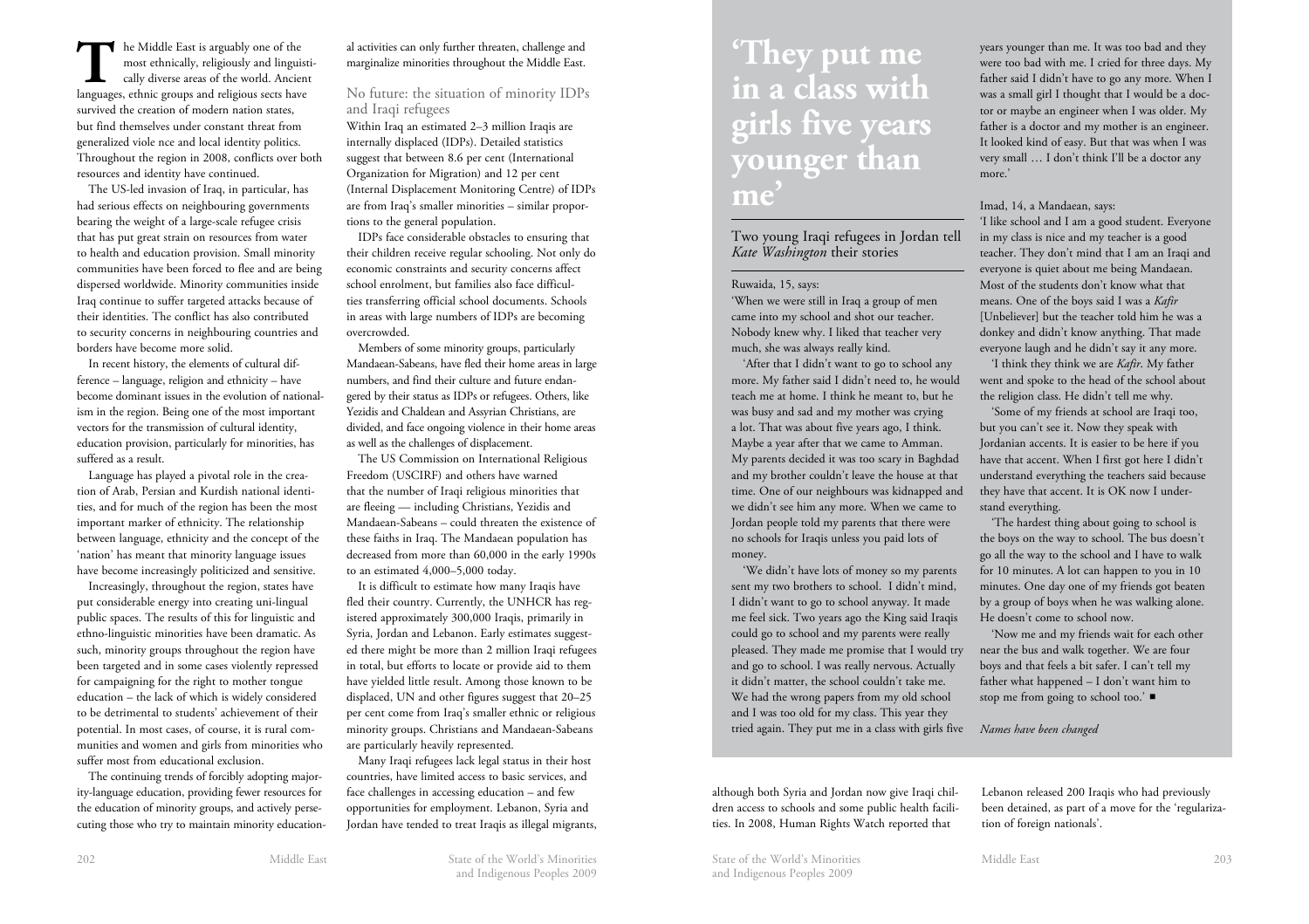Minorities are disproportionately represented in the poorest segments of the refugee population, and some are significantly less likely to have their children enrolled in school than other Iraqis: in early 2007, only 15 per cent of Mandaean-Sabean families said their children were enrolled. This may have changed, since in 2007–8 the Jordanian government opened public education to all children, regardless of nationality or legal status.

Given access to education, many Iraqis appear to have taken advantage of it (24,650 Iraqi children were in school in Jordan in 2007–8) but most have no formal opportunities for higher education. They can receive some health care at moderately discounted rates, and aid from the UN and NGOs. Many work illegally; most are under-employed and vulnerable to exploitation.

Child labour remains an issue for families struggling to survive, and there are many anecdotal reports of survival sex among Iraqi women, particularly minorities who may have been victims of gender-based violence in Iraq. There continue to be reports of Iraqi women (from majority as well as minority communities) being forced to wear the Islamic hijab in Iraq, Syria and Jordan.

In Syria, the problems of Iraqi refugees are similar. There are about 200,000 Iraqis registered with the UNHCR, and only 46,642 Iraqi children enrolled in school.

Living off dwindling savings, it is easy for Iraqi refugees to develop a sense of hopelessness about their future. The shortfalls in education for children and employment for young people risk creating a generation of Iraqis that feels it has no future at all. Displaced minorities suffer particular problems from losing their community links. Mandaean-Sabeans in Jordan have no religious authority and are unable to practise their religious rituals, which demand the presence of bodies of water. With their community scattered, and becoming more so through resettlement, they risk the loss of their way of life altogether.

Other minority groups have been actively trying to promote and save their distinct languages and social and religious practice. In Amman, Jordan, Iraqi Assyrians have established their own informal school which teaches Assyrian language classes, religion classes and computer classes. The school is funded by charitable donations from the community.

Displaced minorities are also more likely than

Muslims to say they cannot or will not go back to Iraq, even if the security situation improves.

#### Migrant workers

Migrant or 'guest workers' are present in many Middle Eastern countries in their millions. They face a variety of problems because of legal and administrative rules, and lack of protection by their host governments. In many countries in the Middle East, 'sponsorship' laws typically tie workers to their employers and restrict their freedom of movement, making them vulnerable to workplace abuse. However, many foreign workers in the region face aggravated vulnerability because they are also religious and linguistic minorities.

Foreign workers are often from countries with Buddhist, Hindu or animist religions, which are not recognized by Middle Eastern governments or by many members of the population. This makes the workers more vulnerable to formal and informal abuse. Since a large number of foreign workers are women who travel to work in the domestic sector, these issues particularly affect minority women.

Throughout the region, there are numerous reports of overwork and physical, psychological and sexual abuse against foreign domestic workers. In accounts from Saudi Arabia, foreign domestic women workers report being regarded as less than human by their employers.

Foreign workers face harsh treatment from police and in detention, can be made to stand trial or sign confessions in languages they don't understand, and can even face the death penalty. Foreign workers who run into legal problems and do not have financial or legal support can languish in detention indefinitely.

#### **Iran**

Iran's minority communities – both ethnic and religious – make up nearly 50 per cent of the population. But they are subject to human rights violations by the state, such as intimidation, arbitrary detention, confiscation of property, denial of education and inequality in legal matters. Large numbers of both Iranian Kurd and Azeri activists have been detained for reasons of 'national security'. In 2008 the use of security, educational, press and antidissident laws increased dramatically, according to Human Rights Watch.

A dramatic rise in repression of political and minority activists throughout 2008 culminated with the forcible closure of Nobel Peace Prize Laureate Dr Shirin Ebadi's Centre for Human Rights Defenders (CHRD) in December. According to Amnesty International, its closure 'threatens the entire country's human rights movement'.

#### Education

A policy of assimilation seems to be embedded in Iran's approach to education. The Unrepresented Nations and People's Organization (UNPO), an international group that advocates for stateless minorities around the world, claims that Iran has an official policy of 'Persianization' which puts at risk rights to cultural and linguistic heritage.

The Iranian Constitution states that all school textbooks must be in Persian, and while literacy rates in Iran are generally good, children from minority communities forced to learn in Persian/ Farsi have high rates of illiteracy and often drop out of school early.

The government requires all heads of schools or institutes to identify students and staff affiliated and belonging to 'subversive and non-subversive sects' and to report on them.

Teachers in Iran have been particularly vulnerable to arrest, torture and even execution, because of state intolerance of minority-language education. In February 2008, Kurdish teacher Farzad Kamangar, superintendent of high schools in Kamayaran, was sentenced to death for 'endangering national security'. According the US State Department Human Rights Report on Iran, the Supreme Court upheld the sentence in July.

This policy of discrimination in education extends into severe restrictions on freedom of speech, opinion and the press, summarized by Human Rights Watch in its 2008 *World Report*: 'Most journalists arrested in 2008 were targeted for covering ethnic minority issues and civil society activities.' According to Iranian Minorities Human Rights Organization (IMHRO), 'Any type of free media in ethnic minority languages is banned and the use of ethnic languages in any arts form is also prohibited.'

#### Minorities by group

Ahwazi Arabs make up about 3 per cent of Iran's population. In January 2008, the government executed four Ahwazi political activists. The charges against them included 'identity crimes', such as raising the Ahwazi flag and giving their children Sunni names. In April 2008, dozens, possibly hundreds, of Ahwazi were detained in advance of the anniversary of riots in Al Ahwaz, which had erupted after a disputed letter was leaked from the government detailing plans to reduce the province's Arab population.

Azeris make up nearly 25 per cent of the country's population. While a number of key establishment figures are Azeri and they may be more generally accepted than other minorities, Azeris are nevertheless denied rights to be educated in their own language. On 21 February 2008, hundreds were arrested in connection with a peaceful demonstration on International Mother Language Day, demanding the right to use their own language in schools.

UN Special Rapporteur on the independence of judges and lawyers Leandro Despouy issued appeals early in 2008 on behalf of an activist arrested for campaigning for greater rights to use the Azeri mother tongue, and on behalf of a journalist who wrote in and taught Azeri. Arrests of minority journalists, activists and intellectuals continued throughout the year and into early 2009.

Baha'is, Iran's largest religious minority, have about 300,000 members. Their situation may be worsening as they face state-sponsored persecution, personal threats, restrictions on employment, expulsion from university and high school, and continued defamation in the media. In 2008 the government arrested more than a dozen leading Baha'is.

Ethnic Baluchis constitute about 2 per cent of the population and practise Sunni Islam. They live in the county's poorest region. MRG has reported that since 2005 a Sunni organization based in Baluchistan, Jondallah, claimed responsibility for attacks against Iranian government targets. In August 2008, a Tehran-based Baluchi newspaper journalist, Yaghoub Mehrnehad, was arrested and executed for associating with Jondallah.

Around 7 per cent of Iran's population is Kurdish. Clashes between the Partî Bo Jîyanî Azadî la Kurdistan (PJAK), the militant Kurdish group, and the Iranian government continued in 2008. The state has also engaged in numerous arrests, detentions and executions of Kurds this year, including at least one Kurdish juvenile. Kurdish newspapers have been closed, and journalists have been detained or executed.

Minority women have also been targeted: Hana

and Indigenous Peoples 2009

Middle East State of the World's Minorities 204 State of the World's Minorities Middle East and Indigenous Peoples 2009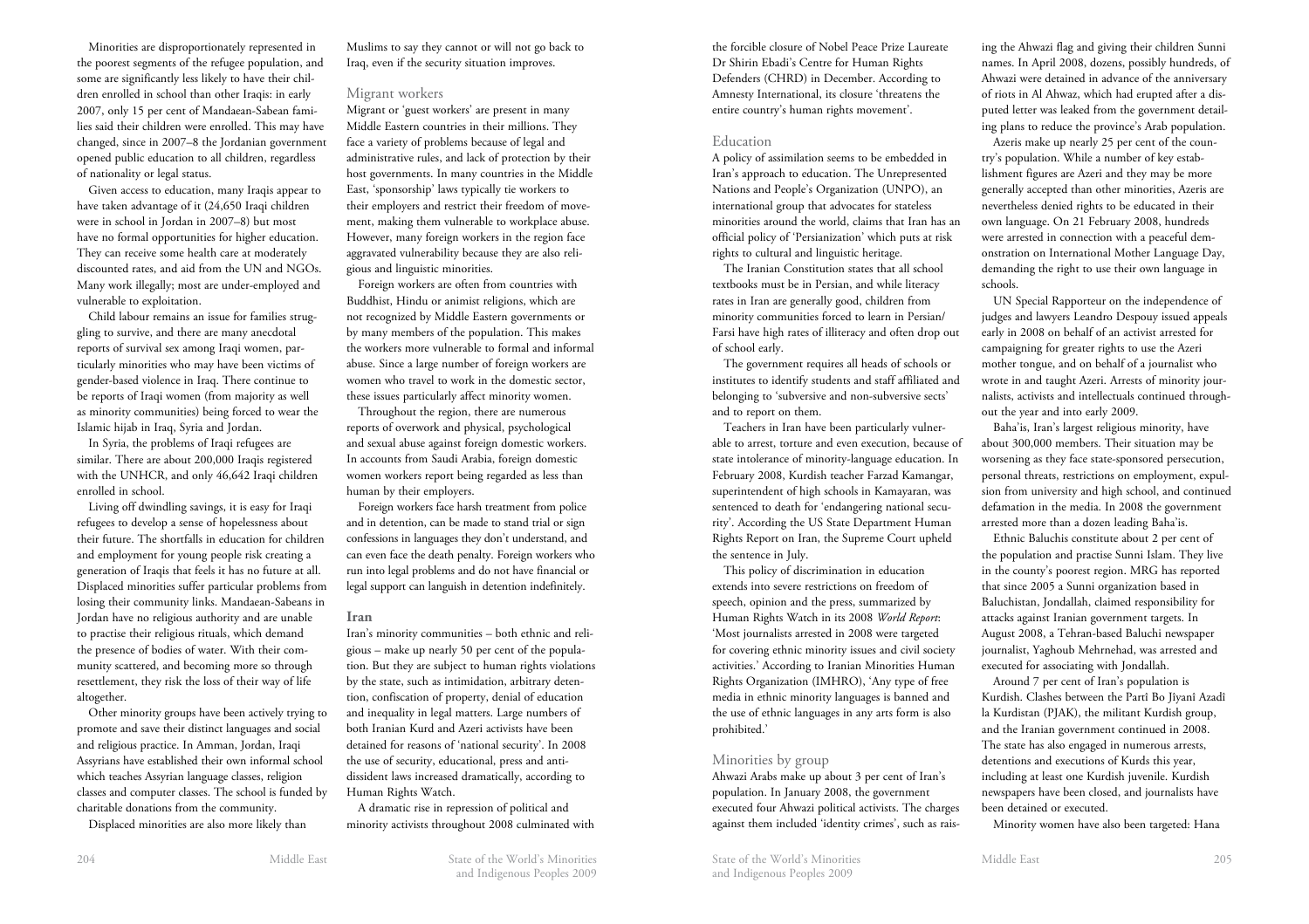Abdi and Ronak Safarzadeh were arrested in 2007. They were members of Azarmehr Association of the Women of Kurdistan, organizing literacy courses and other capacity-building workshops in the Iranian Kurdish areas, as well as participants in the wider Campaign for Equality for an end to legal discrimination against women in Iran. Abdi was released in February 2009 after 16 months in jail; at the time of writing Safarzadeh is awaiting trial and could face the death penalty.

#### **Iraq**

Iraq has been home to a wide cross-section of the Middle East's ethnic and religious communities, some for more than two millennia. The majority of its population, about 60 per cent, are ethnically Arab Ithna'ashari ('Twelver') Shia. This group was kept out of positions of power under Saddam Hussein, but today has the greatest share of political power. Perhaps 20 per cent of the population are Arab Sunnis (though this figure is widely disputed) and15–20 per cent are ethnic Kurds, a majority of whom are Sunni Muslim. There are numerous smaller ethnic and religious groups, including Christians (Chaldeans, Assyrians and Armenians), Baha'is, Dom (a people related to the Roma), Jews, Faili (Shia Kurds), Mandaean-Sabeans, Palestinians, Sarliya-Kakaiya, Shabak, Turkmen and Yezidis. Under Saddam, many of these communities were ethnically cleansed under a policy of Arabization. Some were given favourable treatment, however.

In December 2008, the USCIRF called for Iraq to be designated 'a country of particular concern' under America's International Religious Freedom Act. The reason for this, according to the State Department report, was particularly because of the situation for Iraq's smallest religious minorities, including Chaldo-Assyrian Christians, other Christians, Mandaean-Sabeans, Shabaks and Yezidis. Commission chair Felice D. Gaer said: 'The lack of effective government action to protect these communities from abuses has established Iraq among one the most dangerous places on earth for religious minorities.'

In the sectarian violence following the US-led invasion of 2003, minority groups were disproportionately the victims. Palestinian refugees, who received favoured status under Saddam, became targets of attacks. Christians, who under Saddam were permitted to trade alcohol, were in several

areas singled out by hard-line Islamist movements for murder or forced conversion. Their religious buildings, shops and homes were also targeted. Mandaean-Sabeans, members of an ancient Gnostic sect whose prophet is John the Baptist, were targeted in Baghdad. The Mandaean Human Rights Group Report of 2008 states that forcible conversions and confiscation of property and businesses are taking place, and the Mandaean Associations Union reported the killing of nine Mandaeans in Al-Kut City in Iraq on 26 March 2008.

Regarding both Iraq's many internally displaced people (IDPs) and the general population, UN agencies and NGOs continue to express concern over access to schooling and the quality of education. UN Office for the Coordination of Humanitarian Affairs (OCHA) stated in February 2008 that access to regular schooling has been hampered due to continued security fears, school closures and the exodus of teaching staff. School enrolment rates are thought to be as low as 46 per cent, with the highest drop-out rates noted in Nineveh Governorate – an area where many minorities live.

As the country has become more ethnically segregated, struggles have been exacerbated by resource conflicts. Iraq's oil resources are concentrated in north, including the Kurdish-governed areas, and in the Shia-majority south. This has led to disagreements over the level of federalism Iraq will have, and how resources will be shared, controlled and distributed by the government. Final agreement on issues such as Iraq's oil law continued to be delayed in 2008.

One result of these disputes has been ethnopolitical groups using identity politics and forced migration to assert their dominance over strategic resources or population areas. Kurds have fought for increased territory for their semi-autonomous region in the north, and minorities have been the targets of violence and intimidation as a result, particularly in and around the oil-rich cities of Kirkuk and Mosul, which Iraqi Turkmen, Christians and Yazidi communities consider their homeland. In those cities, some groups, including Arabs and Kurds, have tried to co-opt others, force them to leave, or consolidate power through violence; 2008 saw an increase of such inter-ethnic conflict. Kirkuk is currently under the political control of Kurdish authorities; decades of ethnic cleansing have shaped the mutual distrust among different ethnic groups and Turkmen have

been particularly opposed to the inclusion of Kirkuk under Kurdish authority.

The political participation of minorities in government has been a major issue in 2008, and is intimately connected with this kind of identity politics. Early drafts of the crucial provincial elections law included quotas for minorities, including Assyrian Christians and Shabak, but these were removed in September 2008, when a last-minute revision of the bill allowed a resolution of the status of Kirkuk to be postponed until early 2009. The decision sparked protests in some Iraqi cities, and international condemnation. In November, following an advocacy campaign by minority organizations and MRG, the parliament restored minority representation, but offered minorities far fewer quota seats than recommended by the UN: only six out of 440.

Shabak are ethnically and linguistically distinct from Kurds, but Kurdish militias in some areas of the north have harassed them, insisting that they are in fact Kurds in order to consolidate land claims. According to a July 2008 report from the Iraq Ministry of Human Rights, the Shabak minority had suffered the worst internal displacement, reporting 3,708 families (about 16,000 people) displaced.

Yezidis, members of an ancient pre-Islamic faith, are particular targets. Though they did not occur at the disastrous levels of 2007, attacks against Yezidis continued in 2008, including the killing of seven members of one family by armed militants and a car bombing in the predominantly Yazidi town of Sinjar, near Mosul, that killed several people and wounded more than 40 others.

The situation of Iraq's Christian communities continued to be a concern during 2008. In March 2008, one of Iraq's most senior Chaldean Catholic clerics was abducted in the same city. In April, an Assyrian Orthodox priest was murdered in Baghdad. In October 2008, the UNHCR reported that targeted attacks against Christians in Mosul caused 13,000 people to flee. According to the UN Assistance Mission for Iraq, many have now returned.

The situation of Palestinian refugees in Iraq remains grave. After the fall of Saddam Hussein's regime, many were threatened, kidnapped, tortured or killed. Many tried to flee to neighbouring countries, but Syria will not admit them, Iraq remains

unsafe and their future is bleak. Thousands of Palestinians now inhabit three harsh desert camps on the Iraq-Syria border. In March 2008, UNHCR appealed for the immediate relocation and resettlement of Palestinians suffering from acute medical conditions. As of September 2008, 306 had been resettled: 116 were accepted by Chile, 174 by Sweden and 16 by Switzerland.

#### **Israel and the Occupied Palestinian Territories**

Palestinian citizens of Israel, or 'Israeli Arabs', who constitute 20 per cent of the Israeli population, continue to be marginalized socially and politically, and divided into sub-groups that receive different treatment from the state. In October 2008 extremist Jewish rioters attacked Arab homes and property in Akka; in November outgoing Israeli Prime Minister, Ehud Olmert, admitted that Palestinians in Israel suffer from 'deep-seated discrimination'. Most of the Israeli Palestinians are Sunni Arabs, but they also include Christian Arabs, Circassians, Druze, Samaritans and Bedouin. Other minority communities, such as Jews from the Arab region and migrant workers from the Horn of Africa, have also faced systematic social and political discrimination.

Repressive treatment of the Israeli Arab minority is typically justified by the government referencing Israel's identity as a Jewish state or by invoking security concerns. To this day, the country continues to be torn between its Jewish identity and its claim to full democracy, and political parties that deny that Israel is a Jewish state are banned.

Arab students in Israel are taught in their own language, but it was only in 2007 that parliament approved a textbook that included Arab views on the expulsion of Palestinians at the founding of Israel as a 'Nakba', or catastrophe. In 2008 the Arab Pedagogical Council was founded to research and offer policy recommendations connected to the Arab education curriculum. However, the Ministry of Education has been reluctant to cooperate with the council.

In July 2008, Israel's Citizenship and Entry Law, which prevents Palestinian spouses of Israeli citizens from receiving status and living together in Israel, was extended for another year. Land confiscations, the withholding of building permits and the disproportionate destruction of Israeli Arab homes and villages have also long been problems for Israeli Arabs,

and Indigenous Peoples 2009

Middle East State of the World's Minorities 206 State of the World's Minorities Middle East and Indigenous Peoples 2009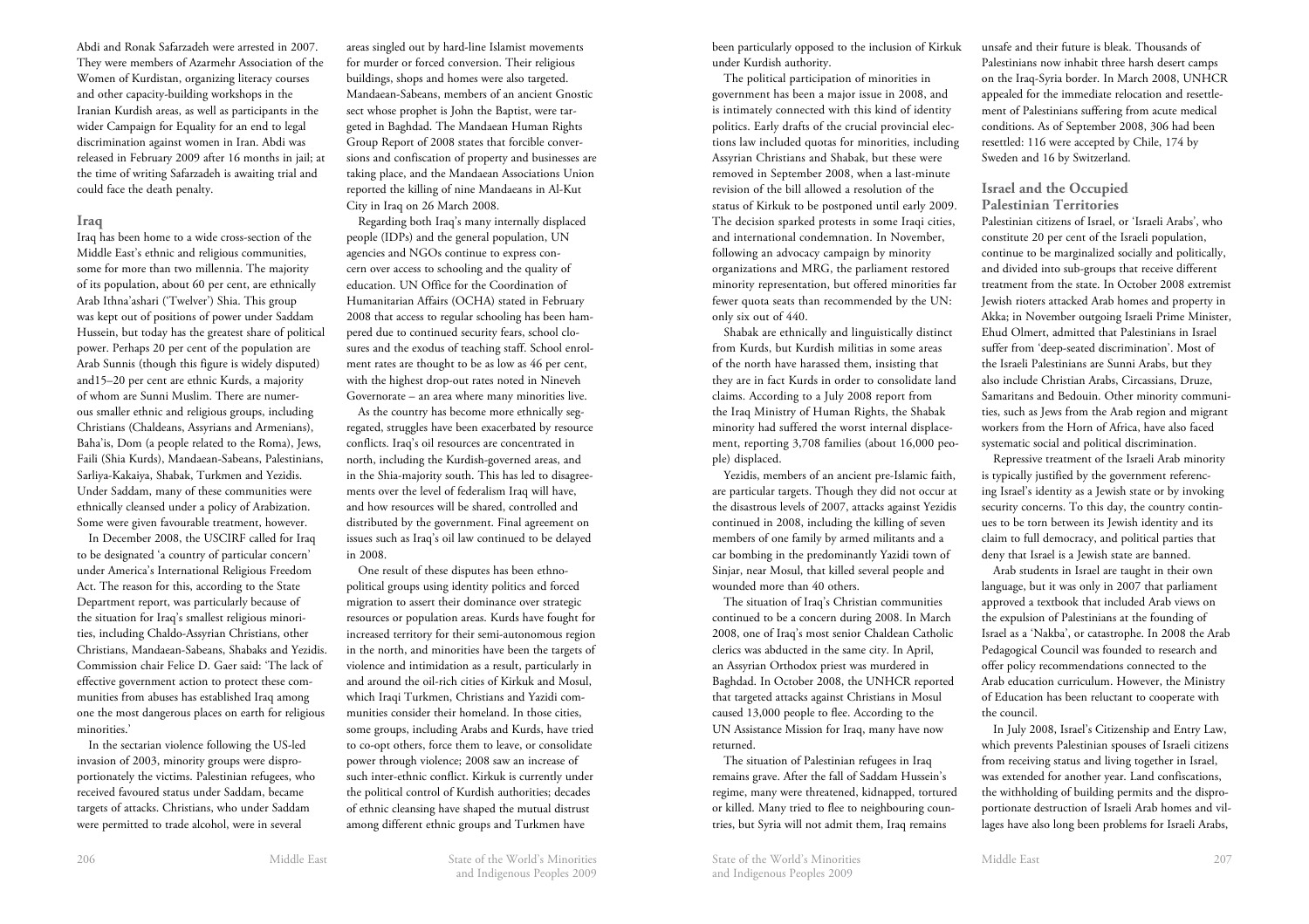

particularly for the Bedouin of the Negev.

The Israeli government and media maintain an explicit concern that land must remain under Jewish ownership. In 2007 and 2008, for example, there was a continuing effort by the Jewish National Fund (JNF) and the Israeli Lands Administration to ensure that the JNF does not have to sell land to Arabs.

The land issue is of particular significance to the Bedouin, a cultural minority of nomadic herders who have traditionally inhabited Israel's southern desert, the Negev. For more than 40 years, they have faced a policy of forced urbanization, under which their settlements in the desert have been considered illegal and 'unrecognized'. The government has routinely refused to provide water, electricity

or sewerage services to these settlements, and often destroys them completely. There has been some progress on this issue: at the end of 2007, a government commission recommended that as many Bedouin villages as possible should be recognized by the state. However, the report did not call for an end to all demolitions, which continued in 2008 and early 2009.

In July 2008, the International Committee of the Red Cross (ICRC) warned that the estimated 50,000 Bedouins and herders of the West Bank were 'on the brink of an emergency' after three years of drought and cold winters. The ICRC stated that Israeli policies had aggravated the problem by preventing herds from being moved to water sources and fresh grazing land. The ICRC cited Israeli set**Left:** A Bedouin child shepherds his sheep, close to the desert mosque of al Nabi Musa, West Bank. *Ahikam Seri/Panos.*

tlements, roads, military zones and nature reserves as all presenting obstacles to the livelihood of Bedouins and herders.

A 2009 report form the Health Ministry in the Negev region found infant mortality rates among the Bedouin to be three times above the national average – although since 2004 there has been a 5.5 per cent decline in the infant mortality rate among Bedouin.

The military attacks on the Gaza Strip that commenced in December 2008, and Hamas rocket fire into Israel, further increased existing tensions between Arab and Jewish Members of the Knesset (MKs). During the conflict, Israel's Central Election Committee banned two Arab parties from fielding candidates in elections for the Knesset. The Supreme Court declared the ban illegal and Arab parties gained one seat in the 2009 elections, but two Arab Labor MKs lost their seats.

The 2008 report by the Association for Civil Rights in Israel report found that Ethiopian immigrants to Israel were still experiencing discrimination and marginalization. It also highlighted that only 39.1 per cent of Ethiopian students graduated from high school. In July 2008 an investigative committee was set up in the Knesset to examine the situation of Ethiopians in the areas of education, housing, employment and welfare.

Throughout 2008 Israel appeared to continue its efforts to annex parts of the West Bank and East Jerusalem. There was a significant increase in settlement construction: 1,257 new constructions in 2008 as opposed to 800 during 2007. Concerns have been raised over the implications of continued illegal settlement for the future of any peace initiative.

Settler violence against Palestinians continues to increase. In 2008 the OCHA reported an increase of settler violence against Palestinians from 243 incidences in 2007 to 290 in 2008; approximately half of those injured since 2006 were women and children.

Although house demolitions were halted after an agreement between the Israeli government and the Quartet (the USA, Russia, the EU and the UN) in May 2008, in late 2008 demolitions resumed.

#### **Lebanon**

The long-standing ethnic tensions in Lebanon that were stirred by the 2005 assassination of former Prime Minister Rafik Hariri, and the 2006 Israel –Hizbullah conflict, came to a head in 2008 with a series of violent confrontations between formal and ad hoc militias and the Lebanese military. A core issue was how different ethnic groups would be represented in Lebanon's confessional system of government, which attempts to strike a balance in a country that is essentially populated entirely by minorities. Lebanon is 60 per cent Muslim (Sunnis, Shia, and Druze and Allawi, who only sometimes identify as Muslim) and 40 per cent Christian (divided again into a huge number of sects).

Approximately 400,000 Palestinians, mostly Sunni, live in Lebanon, many without identity papers. About half live in 12 UNRWA camps. They continue to face severe discrimination, are barred from 70 professional vocations and cannot own property or travel freely. UNRWA usually allows non-ID holding children to attend school, but they cannot register for examinations and so many drop out. In March 2008, UN news agency IRIN quoted UNRWA representative Hoda al-Turk as saying that new identification papers were 'imminent'. It is hoped that this will prevent arbitrary arrests and ensure access to school and medical facilities.

Latent conflict between different Lebanese factions has lasted for years. In the first half of 2008, a socio-economic alliance composed mostly of southern Shia with loyalties to Hizbullah, and Maronite Christians, shut down the government because they felt under-represented. A shaky political compromise was eventually reached but there were reports in the aftermath of seriously increased tensions along Sunni–Shia lines. The fear of large-scale conflict between Sunni and Shia (as was recently seen in Iraq) did not materialize, but the situation remains tense.

In February 2008 the Ministry of Interior announced that Lebanese citizens would be able to remove their religion from Civil Registry Records. The international community commended the move as a small step towards ameliorating Lebanon's sectarian divisions.

Violence and conflict have disproportionately affected the most marginalized groups. In 2007 conflict between Fatah al-Islam and the Lebanese army led to the destruction of Nahr al-Bared camp

Middle East State of the World's Minorities and Indigenous Peoples 2009 208 208 Middle East Middle East State of the World's Minorities State of the World's Minorities Middle East

and Indigenous Peoples 2009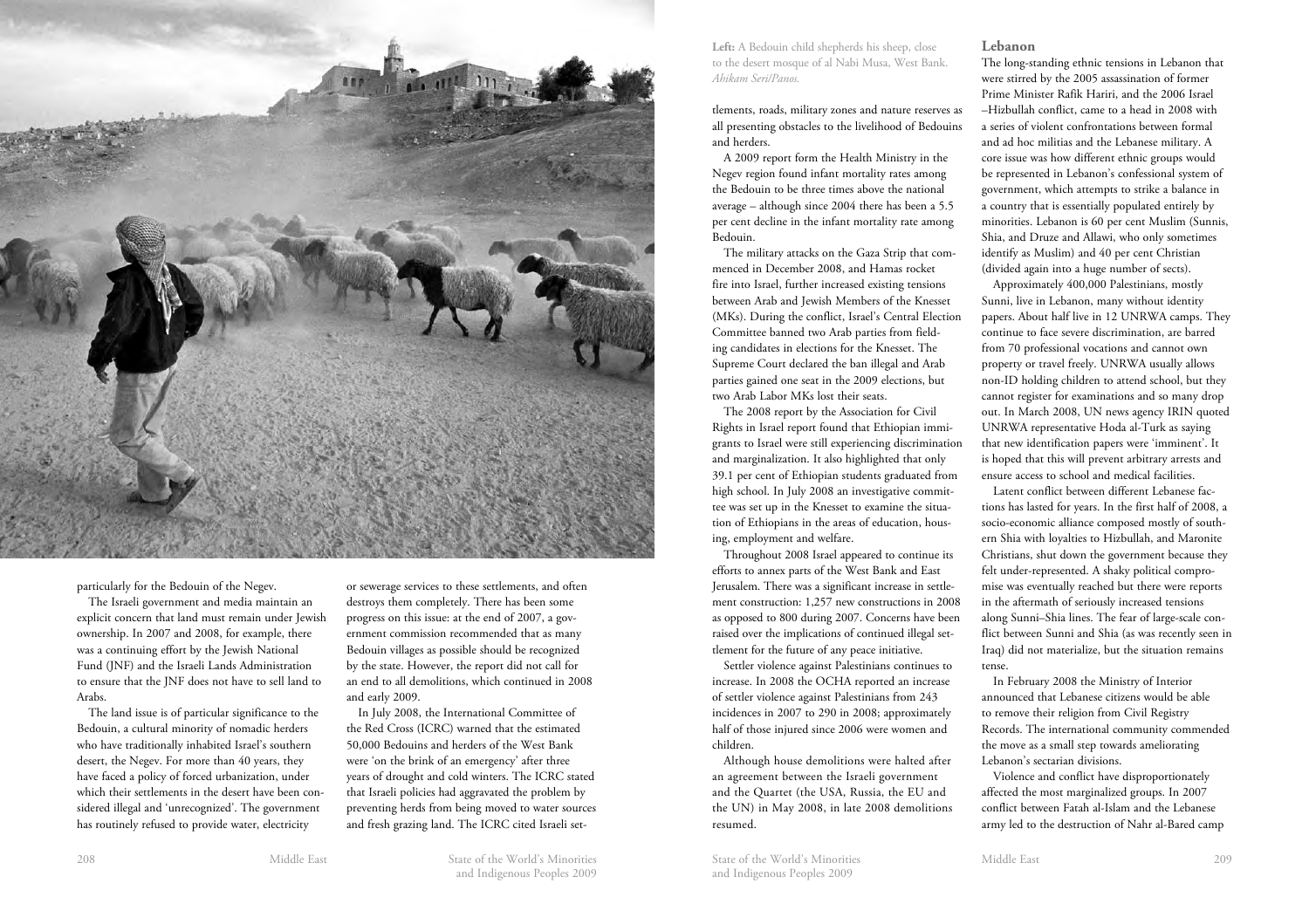

and the pace of reconstruction continues to be slow. More than a year after the fighting and the displacement of 30,000 residents, only a small number of families have been able to return.

#### **Saudi Arabia**

In 2008, state and societal intolerance of minorities in general has continued to be the norm, with few signs of progress being made in the limited reforms that were instituted in previous years. Saudi Arabia has a population of about 28 million people; 5.5 million are non-nationals, while 2–2.5 million are Shia Muslims and 700,000 are Ismailis, with small numbers of resident Christians and other faith groups, according to the USCIRF.

Issues of concern in the kingdom include state and social intolerance of minorities in general, the lack of guarantees of religious freedom, and the situation of Shia (see Box: p. 211). Women in Saudi Arabia do not enjoy full human rights and are subject to strict Sunni interpretations of Sharia law, a situation that is exacerbated for minority women.

Muslims who do not share in the official, highly conservative Wahhabi interpretation of Islam still face problems with the *mutawwa'in* (religious police), and there continued to be numerous accusations of 'harassment, abuse and killings' levelled

against the organization, according to USCIRF. However, the report stated, 'the government allowed unprecedented media coverage of the trials of *mutawwa'in* involved in these incidents, and public protests were not met with further harassment.'

USCIRF also maintains that non-Muslims, or Muslims who do not adhere to Sunni Wahhabism, continue to face significant legal, political, economic and social discrimination while at the same time being unable to conduct religious practice publicly – or in some cases, privately. In May 2008, 15 Indian Christians were arrested for private worship. The UN Human Rights Council advanced similar concerns in its 2008 report.

All Saudi public school students receive mandatory religious instruction, and the textbooks used promote the killing of apostates and polytheists, according to the Becket Fund for Religious Liberty, a non-profit organization. Following international protests that the textbooks were in contravention of the Universal Declaration of Human Rights, 'the Saudi Government claimed it had revised the texts and released new versions, but the USCIRF found evidence that large sections of the sample "revised" textbooks were not edited, but simply torn out or covered by correction fluid'. According to the USCIRF report, a more moderate curriculum was

**Left:** Tamara Chaya and her family are Iraqi Christians. Her uncle was kidnapped and murdered in 2006, and after threats against her immediate family they have fled to Lebanon. Tamara dropped out of school to work in a supermarket. *J.B. Russell/Panos.*

## piloted in 40 schools.

The year 2008 also appears to have brought little progress towards the screening out of extremist teachers, which the Saudi government promised in 2007. The USCIRF report said some screenings had taken place, but also mentioned 'multiple incidents' in which teachers 'promoted intolerant views in the classroom without being disciplined'. This general intolerance intersects with issues specifically facing minorities. In 2008, there were incidents of Shia students being called unbelievers, infidels or polytheists.Ismailis also continued to be defamed in textbooks as polytheists or infidels.

USCIRF highlights widespread government discrimination against Shia working in education. Shia academics comprised only 2 per cent of professors at one university in Al Ahsa, and only 1 per cent of primary and secondary school teachers in an area that is nearly 50 per cent Shia. Shia teachers were also barred from teaching certain subjects, including religious studies.

While most Shia 'co-exist with their Sunni neighbors in relative peace', they still face discrimination in many areas, according to USCIRF. In 2008, the government arrested at least one prominent Shia religious leader, detained others, and closed Shia mosques.

There is limited evidence of official attempts to improve relationships with the Shia communities in the Eastern Province, where the newly established Human Rights Council conducted public outreach.

Ismailis have faced similar issues. Early in 2008, there were also reports that Saudi authorities were attempting to settle Sunni Yemeni tribesmen in the Ismaili-majority Najran Province, in an attempt to dilute and further marginalize the Ismaili community. When Ismaili leader Shaikh Ahmad bin Turki Al Sa'b complained to King Abdullah in April 2008 about the official treatment of Ismailis, he was arrested. However, King Abdullah removed the governor of the province, Prince Mishaal, after local residents petitioned him to stop the resettlement.

Routine discrimination is experienced by Ismaili students, who complain of unfair rejection, particuA Shia man from Saudi Arabia speaks of the difficult impact that discrimination, especially in the school system, has on young and old in Saudi Arabia. By *Preti Taneja*

'Religious textbooks are one main problem. From elementary schools they teach kids how to classify people: that Muslims go to heaven and *kafirs* go to hell. It's very dangerous. Children believe they are *kafir* and will go to hell.

'The teachers tell all children, "You are not Muslim, you are Shi'ite. You don't believe in God." When exams come they ask Shias what they know about Shias. [They] have to write: "They are *kafir*", and if [they] don't [they] will fail the exam.

'We have to correct their thinking at home, and say if they get the question in the exam they should answer. It creates confusion and double feelings for them – we have to teach them to lie!

'We are afraid for the future of our children. Our hopes are very low.' ■

larly in the field of aviation. Students have instead gone to study in Jordan, but have few prospects of employment upon their return.

Saudi Arabia's recently established Human Rights Council has made limited progress. The Council's vice-president, Zeid Al-Hussein, attributed all acknowledged human rights violations to 'individual practices', rejecting any indictment of government policies or social norms. On the other hand, Saudi dissident Ibrahim al-Mugaiteeb said that the Council has begun to have some effect by making people aware of human rights as a concept. The Council has also launched a website, which will allow it to take complaints online and raise awareness.

Middle East State of the World's Minorities 210 State of the World's Minorities Middle East and Indigenous Peoples 2009

and Indigenous Peoples 2009

211